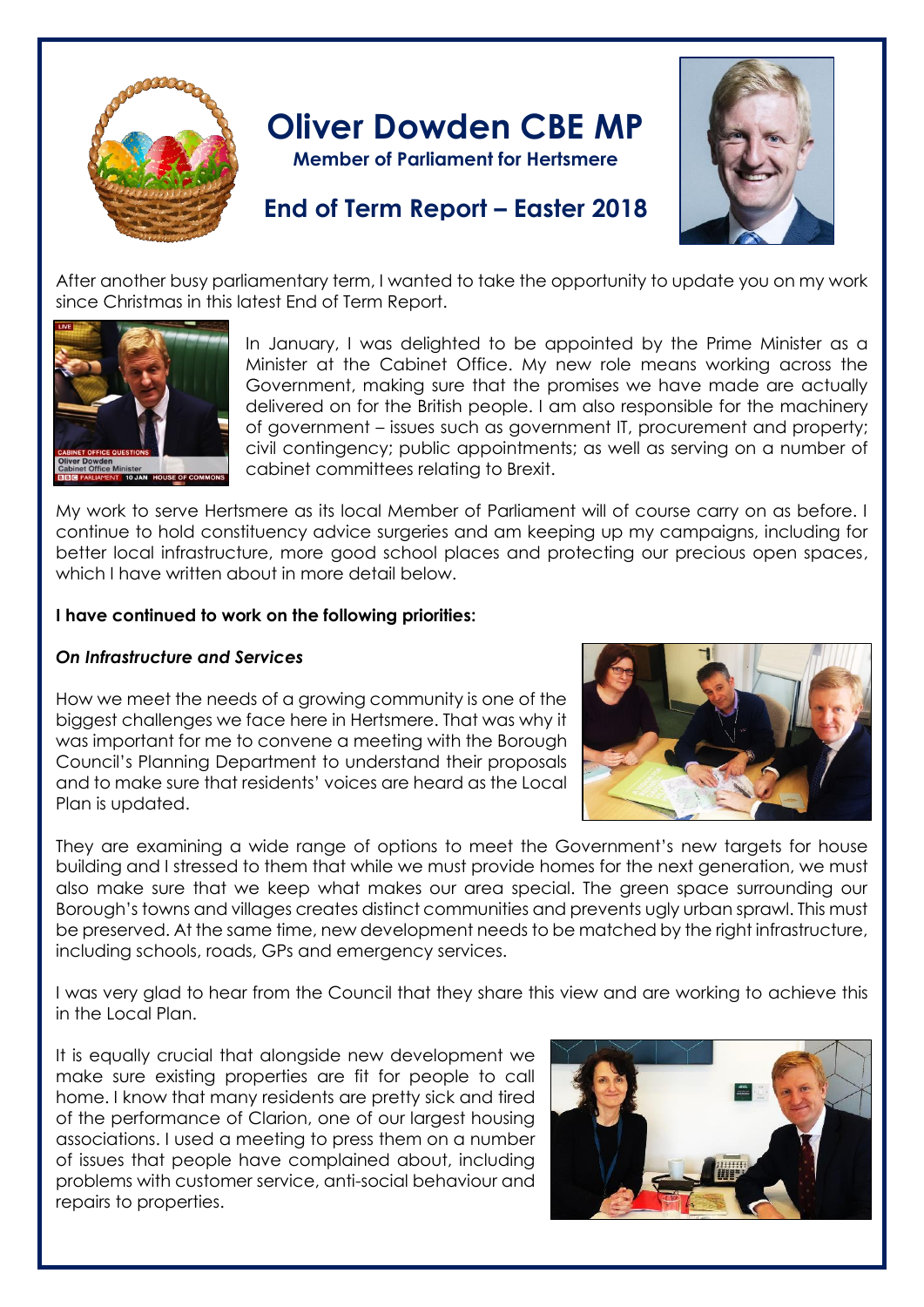They listened to these points and assured me that they are making improvements. We also agreed to stay in close contact to help resolve individual cases that constituents bring to my attention.

On crime, I meet regularly with our police and residents' groups to discuss issues in Hertsmere. At the start of the year, I had a constructive meeting with Potters Bar residents to discuss recent burglaries and other concerns. They shared with me their own experiences and I was able to update them on my work with the Chief Inspector, our Police & Crime Commissioner, and in Parliament.



I know that our local Police are very much aware of concerns around burglaries and they are working constantly to catch the perpetrators and keep us safe. As I have said before, I would urge anyone who has concerns about activity they fear may be crime-related to contact the Police. Any piece of information can help them with their investigations. Similarly, do not hesitate to get in contact with them if you are seeking advice on steps you can take to improve your own personal home security.

After taking part in the Wheelchair Challenge in Borehamwood last year, I saw clearly the challenges faced by wheelchair users and I tabled a number of Written Parliamentary Questions to the Government. I was pleased to hear in answers from the Local Government Minister that they are reviewing regulations over disabled access to public buildings, such as high street shops. I am glad the Government is addressing this and I will continue to monitor progress on behalf of my constituents.



# *On Education*



In March, it was good to meet with the Leader of Hertfordshire County Council, Cllr David Williams. I used the opportunity to press him on making sure that Hertsmere gets the education resources it needs.

I raised the concerns of my constituents over the availability of good primary school places in Potters Bar. I was pleased to hear that there are plans to add capacity over the next few years, should demand continue to grow. This will likely mean initially adding a new form to an existing school, or in the longer term, a new school being opened.

We also discussed the need for a new secondary school, mainly to serve Radlett, Borehamwood and Bushey. With Hertsmere's Local Plan anticipating around 400 new homes a year over the next decade, it is essential we begin planning now for the infrastructure to go with them.

The County Council is very much aware of this and is working closely with Hertsmere Borough

Council to deliver new school places. Again, at first, this will likely mean adding new capacity to existing schools, before looking to open new schools in the medium to long term. Sites will need to be found for these and this is something I am discussing with the Borough Council.

I have also had the pleasure of visiting a number of our excellent local schools over the past few months, including Longwood School, Immanuel College, the Wroxham School and Oakmere Primary. I am grateful to all of them for the warm hospitality they showed me.

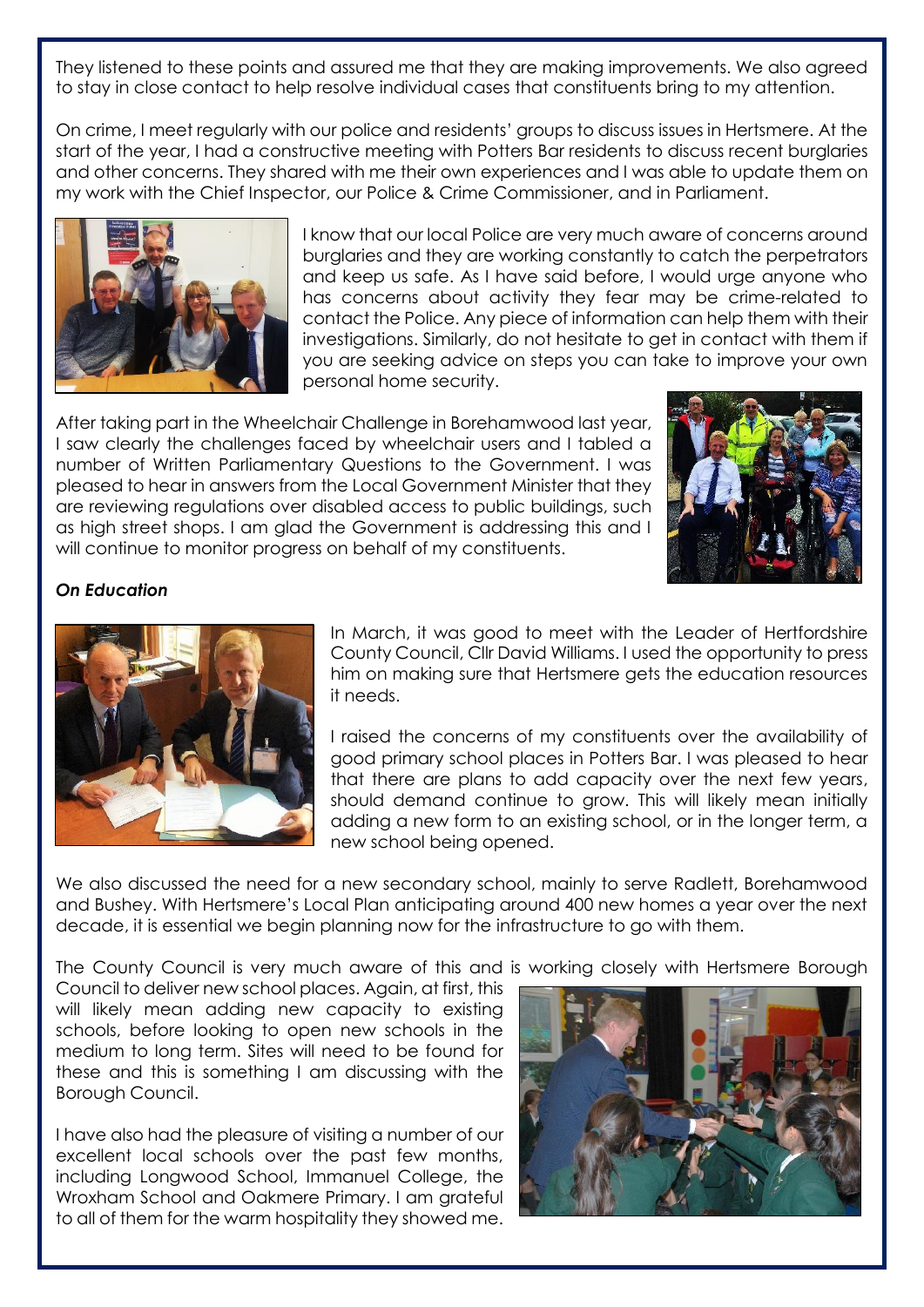#### *On Defending our Green Open Spaces*



Over 600 of us were at the Bushey Forum in February to discuss the future of Bushey County Club. Like many others, I was sorry to hear the news that the Country Club was closing. However, I am clear that we must maintain the green open spaces of the Club and that the Council should engage with residents at every stage of the process to find a new use for the site. If we get this right, the community can seize this opportunity to create greater public access and new village facilities for Bushey.

I was pleased by the reassurances given by Hertsmere Borough Council and I will continue to use my position as Bushey's MP to make sure that residents' voices are heard as the future of the site is decided.

Following my meeting in February with the Environment Agency (EA) and concerned local residents, I am glad that the EA have taken real action to stop the appalling smells that are emitted by the Reviva Recycling Plant in Elstree. They issued a notice that means Reviva must address the problems at the site or face closure. I know how



incredibly distressing the problem has been and hope this will be good news to residents. There is of course more to do and this will not be solved overnight as Reviva have the right to appeal, but I will continue to monitor this and make sure that the views of local people are heard.

#### **Westminster News**



Last month, I showed my solidarity with protesters against anti-Semitism at the event in Parliament Square organised by the Jewish Leadership Council and the Board of Deputies of British Jews.

It was an honour to meet with His Holiness, Radhanath Swami, global spiritual leader of the Hare Krishna movement, in Parliament. HH was in Westminster to talk about the importance of values and morality in leadership. I greatly appreciated the opportunity to listen to his thoughts.



In my first speech as a Minister, I was honoured to open the Holocaust Memorial Day event in Whitehall. The event was held in the room in the Treasury where Churchill addressed the nation on



VE Day. It was a particular privilege to welcome local Radlett holocaust survivor, Harry Spiro, to lead the remembrance. It is vital that as a country and a community we remember the Holocaust and never forget what history has taught us.

I was also proud to present the prizes at the Cyber Centurion Awards, including to an all-girls team on International Women's Day with the Governor of Gibraltar.



Along with many of you I think it is outrageous that the flag of the anti-Semitic terrorist organisation Hezbollah can still be seen flying in marches on the streets of London. In my final contribution from the backbenches before being promoted I raised it again with the Home Secretary in Parliament.